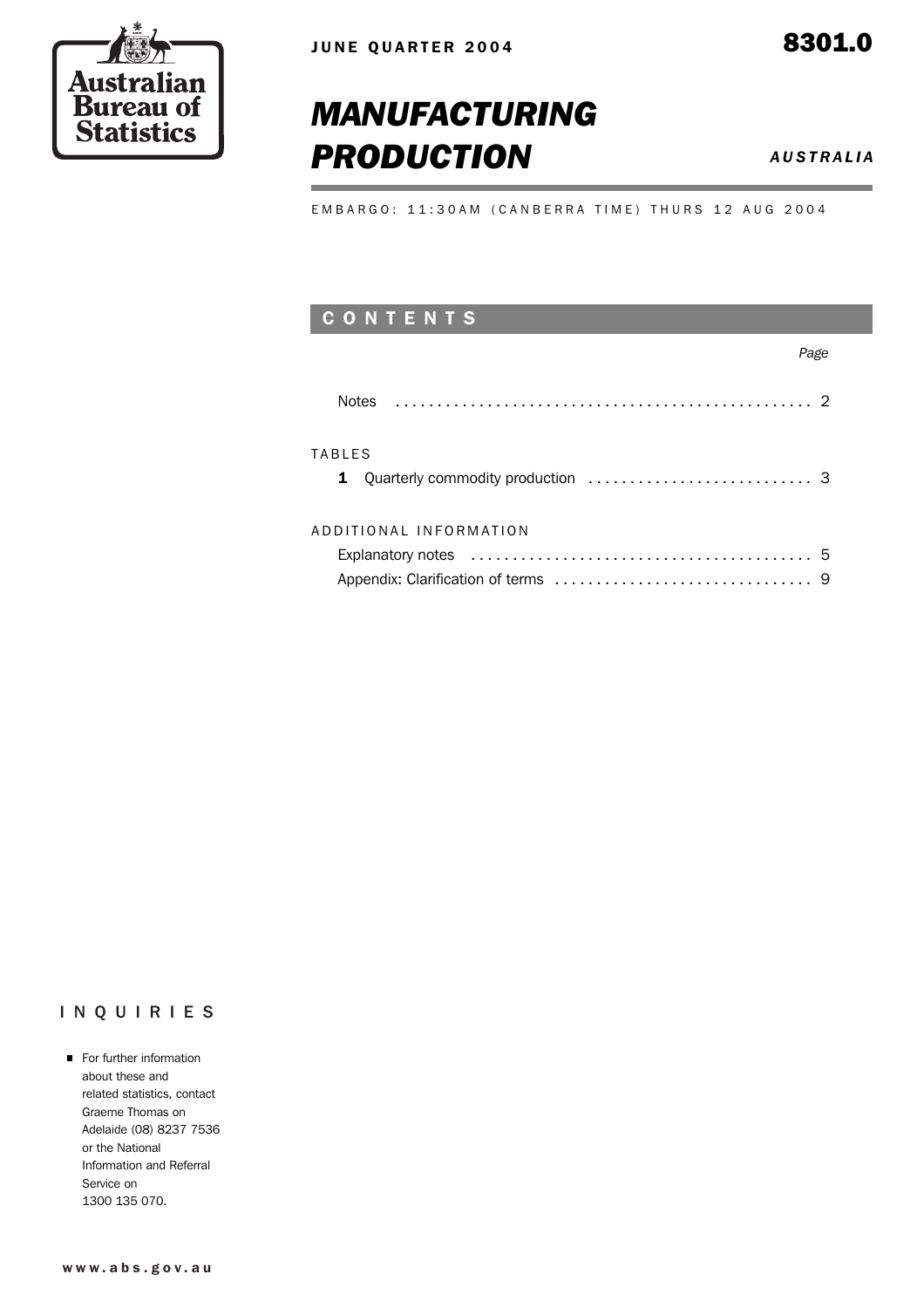## NOTES

| <b>FINAL ISSUE</b>           | This is the final issue of this publication. The ABS has discontinued the collection of a<br>number of the manufacturing commodities data series. A range of items will continue to<br>be published from the September Quarter 2004 as an electronic publication,<br>Manufacturing Production, Australia (Cat. no. 8301.0.55.001). For more information,<br>please contact Graeme Thomas by telephone on (08) 8237 7536 or by email on<br>graeme.thomas@abs.gov.au. |                                                                                                                                                                                                                                                        |  |  |  |  |  |
|------------------------------|---------------------------------------------------------------------------------------------------------------------------------------------------------------------------------------------------------------------------------------------------------------------------------------------------------------------------------------------------------------------------------------------------------------------------------------------------------------------|--------------------------------------------------------------------------------------------------------------------------------------------------------------------------------------------------------------------------------------------------------|--|--|--|--|--|
|                              |                                                                                                                                                                                                                                                                                                                                                                                                                                                                     |                                                                                                                                                                                                                                                        |  |  |  |  |  |
| DATA NOTES                   | This publication presents estimates of selected major indicators of manufacturing<br>production for Australia.                                                                                                                                                                                                                                                                                                                                                      |                                                                                                                                                                                                                                                        |  |  |  |  |  |
|                              | More detailed and other commodity items are collected by the Australian Bureau of<br>Statistics (ABS) and are available to users on request and for a charge, as are monthly<br>series for a limited number of data items. These data items are listed in paragraph 21 of<br>the Explanatory Notes.                                                                                                                                                                 |                                                                                                                                                                                                                                                        |  |  |  |  |  |
| EFFECTS OF ROUNDING          |                                                                                                                                                                                                                                                                                                                                                                                                                                                                     | Estimates of change shown in this publication have been calculated using unrounded                                                                                                                                                                     |  |  |  |  |  |
|                              | estimates and may be different from, but are more accurate than, movements obtained<br>from the rounded estimates.                                                                                                                                                                                                                                                                                                                                                  |                                                                                                                                                                                                                                                        |  |  |  |  |  |
|                              |                                                                                                                                                                                                                                                                                                                                                                                                                                                                     |                                                                                                                                                                                                                                                        |  |  |  |  |  |
| ABBREVIATIONS AND<br>SYMBOLS | <b>ABARE</b><br><b>ABS</b><br><b>DITR</b><br>n.a.<br>n.p.<br>n.y.a.<br>r                                                                                                                                                                                                                                                                                                                                                                                            | Australian Bureau of Agricultural and Resource Economics<br>Australian Bureau of Statistics<br>Department of Industry, Tourism and Resources<br>not available<br>not publishable<br>not yet available<br>figure or series revised since previous issue |  |  |  |  |  |
|                              | nil or rounded to zero                                                                                                                                                                                                                                                                                                                                                                                                                                              |                                                                                                                                                                                                                                                        |  |  |  |  |  |
|                              |                                                                                                                                                                                                                                                                                                                                                                                                                                                                     |                                                                                                                                                                                                                                                        |  |  |  |  |  |

Dennis Trewin Australian Statistician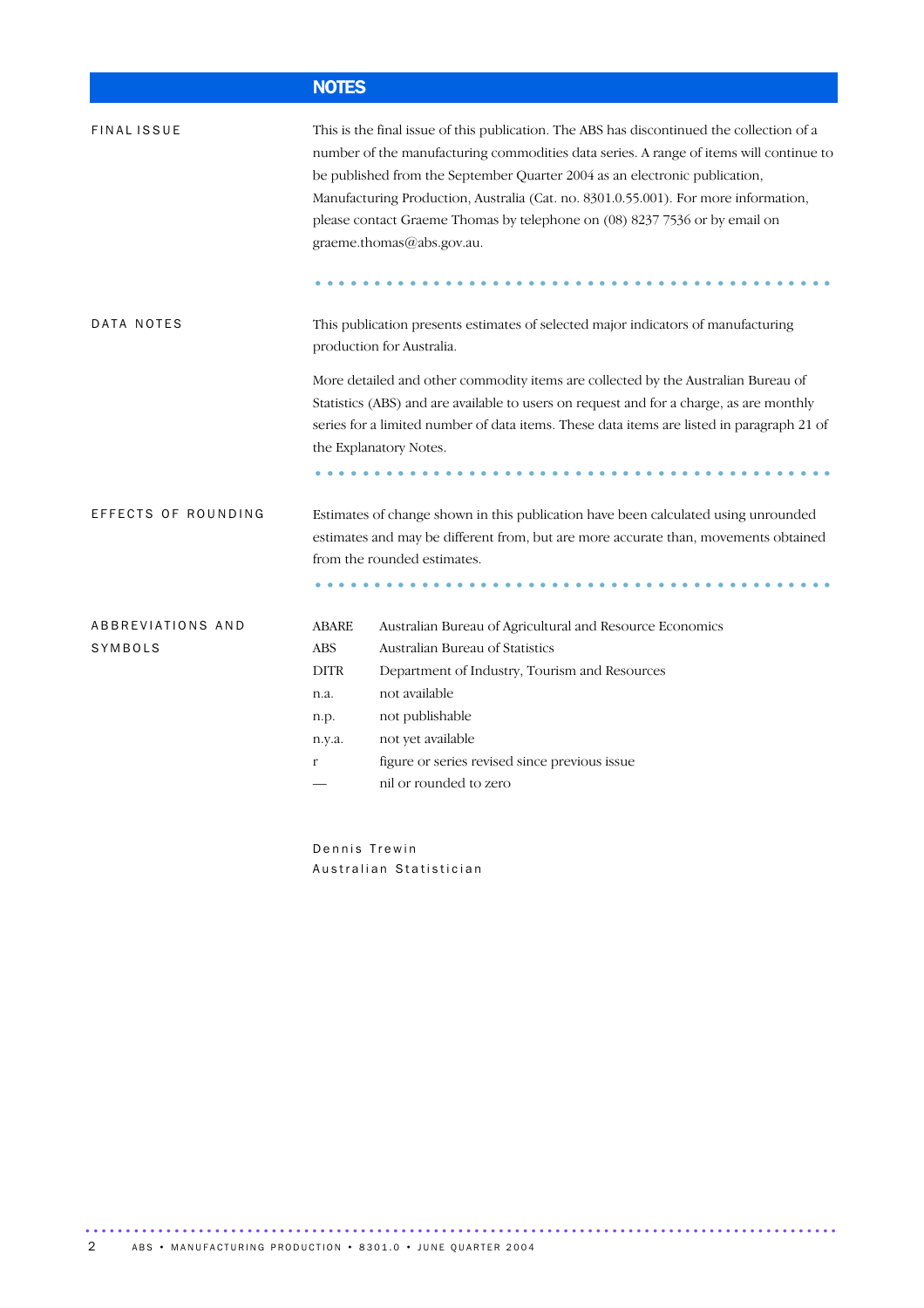# 1 QUARTERLY COMMODITY PRODUCTION: All series(a) ..................................................................... .

|  |  |  |  | . |
|--|--|--|--|---|
|  |  |  |  |   |

|                         |                                               |         |         |                  |         |         | 2004    |                  | Percentage changes<br>between latest<br>quarter shown and |           |                  |                       |
|-------------------------|-----------------------------------------------|---------|---------|------------------|---------|---------|---------|------------------|-----------------------------------------------------------|-----------|------------------|-----------------------|
|                         |                                               |         |         |                  |         |         |         |                  |                                                           |           |                  | same                  |
| No.                     | Item and unit/Series                          | Jun     | Sep     | Dec              | Mar     | Jun     | Sep     | Dec              | Mar                                                       | Jun       | prev.<br>quarter | quarter<br>prev. year |
|                         |                                               |         |         |                  |         |         |         |                  |                                                           |           |                  |                       |
| 1                       | <b>Red meat</b> ('000 tonnes)                 |         |         |                  |         |         |         |                  |                                                           |           |                  |                       |
|                         | Original                                      | 810     | 807     | 799              | 739     | 745     | 721     | 755              | 741                                                       | 783       | 5.7              | 5.1                   |
|                         | Seasonally adjusted                           | 791     | 802     | 790              | 768     | 730     | 714     | 748              | 768                                                       | 769       | 0.2              | 5.3                   |
|                         | Trend                                         | 779     | 798     | 791              | 762     | 735     | 727     | 742              | 761                                                       | 774       | 1.7              | 5.4                   |
| $\mathbf 2$             | <b>Chicken meat ('000 tonnes)</b>             |         |         |                  |         |         |         |                  |                                                           |           |                  |                       |
|                         | Original                                      | 176     | 176     | 178              | 171     | 164     | 170     | 176              | 172                                                       | 166       | $-3.7$           | 0.9                   |
|                         | Seasonally adjusted                           | 178     | 177     | 173              | 173     | 166     | 172     | 170              | 172                                                       | 168       | $-2.7$           | 0.8                   |
|                         | Trend                                         | 176     | 177     | 174              | 171     | 169     | 170     | 171              | 171                                                       | 169       | $-0.8$           | $-0.1$                |
| 3                       | <b>Cheese</b> (tonnes)                        |         |         |                  |         |         |         |                  |                                                           |           |                  |                       |
|                         | Original                                      | 78 386  |         | r82 733 r120 713 | r94 976 | r69 399 | r79 656 | r127 325 103 299 |                                                           | n.y.a.    | $-18.9$          | 8.8                   |
|                         | Seasonally adjusted                           | 99 271  | 95 739  | 92 632           | 91 034  | 87832   | 92 303  | 97 696           | 98 907                                                    | n.y.a.    | 1.2              | 8.6                   |
|                         | Trend                                         | 100206  | 96 128  | 92 455           | 90 039  | 89832   | 92 509  | 96 154           | 99 288                                                    | n.y.a.    | 3.3              | 10.3                  |
| 4                       | <b>Butter</b> (tonnes)                        |         |         |                  |         |         |         |                  |                                                           |           |                  |                       |
|                         | Original                                      | 28976   | r34 733 | r52 442          | r29 955 | r20 236 | r24 997 | r46 726          | 32 553                                                    | n.y.a.    | $-30.3$          | 8.7                   |
|                         | Seasonally adjusted                           | 42 240  | 39 4 78 | 35 638           | 31 173  | 29 377  | 28 377  | 31 828           | 33 825                                                    | n.y.a.    | 6.3              | 8.5                   |
|                         | Trend                                         | 41806   | 39 497  | 35 471           | 31 592  | 29 2 68 | 29 589  | 31 258           | 33 116                                                    | n.y.a.    | 5.9              | 4.8                   |
| 5                       | <b>Beer</b> (megalitres)                      |         |         |                  |         |         |         |                  |                                                           |           |                  |                       |
|                         | Original                                      | 408     | 406     | 506              | 435     | 380     | 421     | 490              | 435                                                       | 390       | $-10.4$          | 2.6                   |
|                         | Seasonally adjusted                           | 456     | 423     | 441              | 436     | 424     | 439     | 426              | 430                                                       | 435       | 1.2              | 2.7                   |
|                         | Trend                                         | 438     | 439     | 435              | 433     | 433     | 430     | 430              | 431                                                       | 432       | 0.2              | $-0.2$                |
| 6                       | Tobacco and cigarettes (tonnes)               |         |         |                  |         |         |         |                  |                                                           |           |                  |                       |
|                         | Original                                      | 4806    | 5 2 8 0 | 4 709            | 4 3 6 2 | 5 2 1 0 | 5 2 5 8 | 4526             | 3974                                                      | 5027      | 26.5             | $-3.5$                |
|                         | Seasonally adjusted                           | 4 6 3 1 | 4862    | 4771             | 4977    | 4983    | 4804    | 4547             | 4 5 0 3                                                   | 4 7 8 1   | 6.2              | $-4.1$                |
|                         | Trend                                         | 4583    | 4 7 4 8 | 4888             | 4947    | 4926    | 4 7 7 7 | 4625             | 4590                                                      | 4 6 4 3   | 1.1              | $-5.8$                |
| $\overline{\mathbf{r}}$ | Newsprint ('000 tonnes)                       |         |         |                  |         |         |         |                  |                                                           |           |                  |                       |
|                         | Original                                      | 100     | 103     | 101              | 101     | 102     | 107     | 106              | 104                                                       | 104       | $-0.3$           | 1.4                   |
|                         | Seasonally adjusted                           | n.p.    | n.p.    | n.p.             | n.p.    | n.p.    | n.p.    | n.p.             | n.p.                                                      | n.p.      | n.p.             | n.p.                  |
|                         | Trend                                         | 102     | 102     | 102              | 103     | 105     | 106     | 105              | 104                                                       | 104       | $-0.2$           | $-0.8$                |
| 8                       | Wood pulp ('000 tonnes)                       |         |         |                  |         |         |         |                  |                                                           |           |                  |                       |
|                         | Original                                      | 222     | 216     | 224              | 217     | 220     | 226     | 207              | 216                                                       | 220       | 1.5              | $-0.4$                |
|                         | Seasonally adjusted                           | 219     | 218     | 223              | 219     | 217     | 228     | 206              | 218                                                       | 216       | $-1.0$           | $-0.4$                |
|                         | Trend                                         | 217     | 220     | 220              | 220     | 221     | 221     | 220              | 218                                                       | 216       | $-0.9$           | $-2.4$                |
| 9                       | <b>Undressed sawn timber</b> ('000 $m^3$ )(b) |         |         |                  |         |         |         |                  |                                                           |           |                  |                       |
|                         | Original<br>Seasonally adjusted               | 1 0 9 8 | 962     | r1207            | r891    | 990     | 1044    | 1 0 2 7          | n.y.a.                                                    | n.y.a.    | $-1.6$           | $-14.9$               |
|                         | Trend                                         | 1077    | 965     | 1 1 9 6          | 904     | 978     | 1054    | 1011             | n.y.a.                                                    | n.y.a.    | $-4.1$           | $-15.5$               |
| 10                      | Hardwood woodchips ('000 tonnes)              | 1 1 1 0 | 1 0 6 7 | 1 0 3 2          | 1 0 0 7 | 993     | 1 0 0 3 | 1 0 4 3          | n.y.a.                                                    | n.y.a.    | 3.9              | 1.1                   |
|                         | Original                                      | 1690    | 1869    | 1716             | 1603    | 1891    | 1823    | 1786             | 1 650                                                     | 1633      | $-1.0$           | $-13.7$               |
|                         | Seasonally adjusted                           | n.p.    | n.p.    | n.p.             | n.p.    | n.p.    | n.p.    | n.p.             | n.p.                                                      | n.p.      | n.p.             | n.p.                  |
|                         | Trend                                         | 1670    | 1746    | 1757             | 1751    | 1768    | 1807    | 1783             |                                                           | 1711 1629 | $-4.8$           | $-7.9$                |
|                         | 11 Automotive gasoline (megalitres)           |         |         |                  |         |         |         |                  |                                                           |           |                  |                       |
|                         | Original                                      | 4 602   | 4 6 1 2 | 4 4 6 2          | 4 4 3 7 | 4 4 7 3 | 4 3 4 5 | 4 3 1 2          | 4 2 9 4                                                   | n.y.a.    | $-0.4$           | $-3.2$                |
|                         | Seasonally adjusted                           | 4513    | 4557    | 4548             | 4545    | 4 3 6 5 | 4 2 8 3 | 4 3 4 3          | 4 3 4 7                                                   | n.y.a.    | 0.1              | $-4.4$                |
|                         | Trend                                         | 4509    | 4562    | 4555             | 4 4 9 2 | 4 3 9 3 | 4 3 3 0 | 4 3 1 8          | 4 3 3 8                                                   | n.y.a.    | 0.5              | $-3.4$                |
|                         | 12 Fuel oil (megalitres)                      |         |         |                  |         |         |         |                  |                                                           |           |                  |                       |
|                         | Original                                      | 372     | 359     | 336              | 377     | 369     | 295     | 306              | 277                                                       | n.y.a.    | $-9.6$           | $-26.6$               |
|                         | Seasonally adjusted                           | n.p.    | n.p.    | n.p.             | n.p.    | n.p.    | n.p.    | n.p.             | n.p.                                                      | n.p.      | n.p.             | n.p.                  |
|                         | Trend                                         | 376     | 362     | 356              | 357     | 350     | 326     | 296              | 277                                                       | n.y.a.    | $-6.5$           | $-22.5$               |
|                         | 13 Aviation turbine fuel (megalitres)(c)      |         |         |                  |         |         |         |                  |                                                           |           |                  |                       |
|                         | Original                                      | 1 2 6 2 | 1 3 0 5 | 1372             | 1 3 6 6 | 1 1 0 6 | 1 1 3 1 | 1 3 0 2          | 1 2 9 6                                                   | n.y.a.    | $-0.5$           | $-5.1$                |
|                         | Seasonally adjusted                           | 1 3 1 0 | 1 3 3 6 | 1 3 2 5          | 1 3 3 0 | 1 1 5 1 | 1 1 6 1 | 1 2 5 6          | 1 2 6 0                                                   | n.y.a.    | 0.3              | $-5.3$                |
|                         | Trend                                         | 1312    | 1 3 3 8 | 1 3 3 0          | 1 2 7 2 | 1 2 0 5 | 1 1 8 9 | 1 2 1 9          | 1 2 5 8                                                   | n.y.a.    | 3.3              | $-1.1$                |

.................................................................................................... .

(a) Users should note that the seasonally adjusted and trend estimates have been revised. Generally, the most recent trend estimates published in this release are likely to be improved (revised) when next quarter's seasonally adjusted estimates become available. For more information, users should refer to paragraphs 12–16 of the Explanatory Notes.

(c) The large downward movement in the original series has caused some uncertainty in the trend estimates from June quarter 2003. A longer span of data is required before the effects of the changes in this industry, and hence the final trend for this series, can be determined.

(b) The volatility in the original series over the last two years due to the introduction of the First Home Owners Grant means that the seasonally adjusted and trend figures should be interpreted with caution.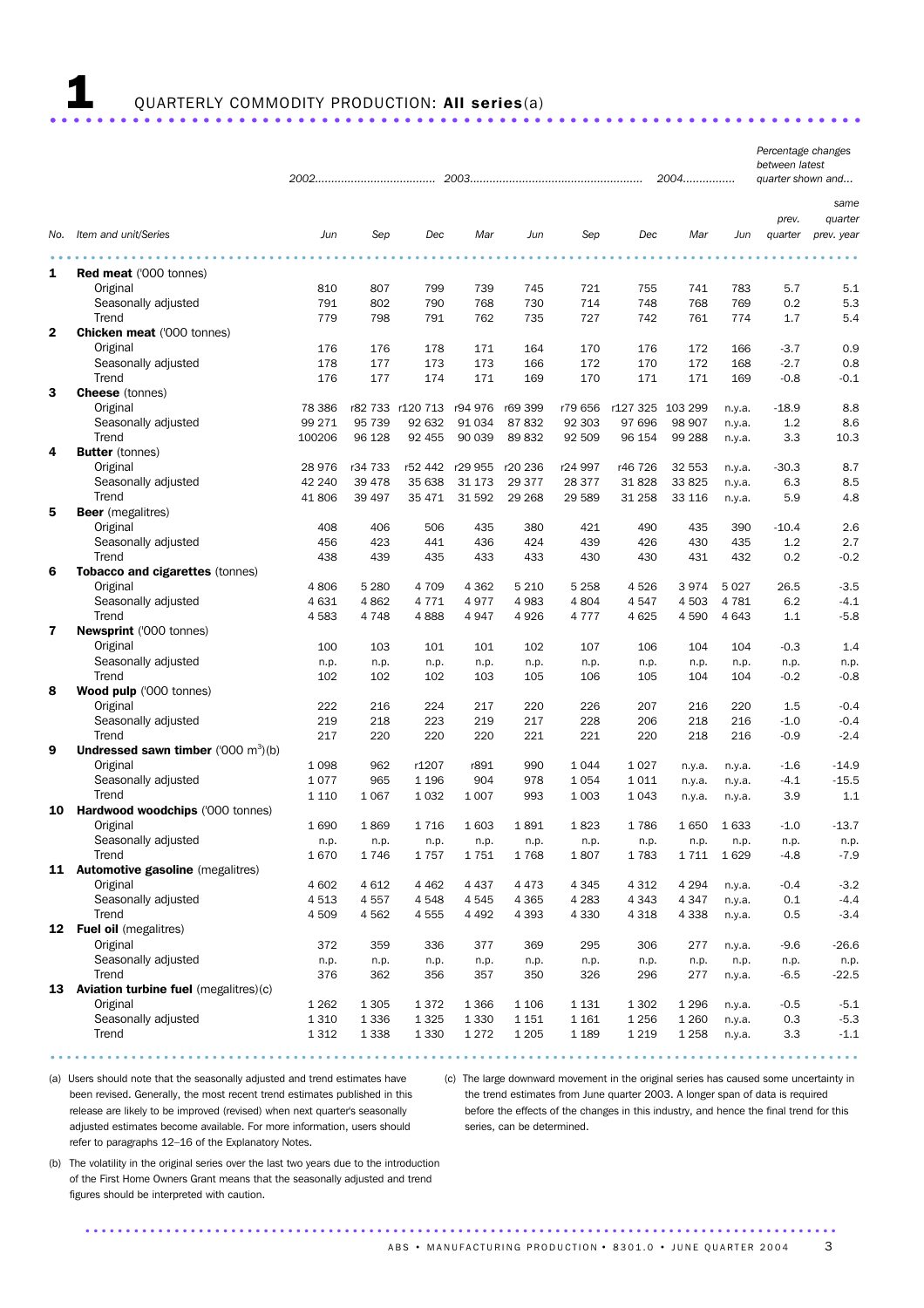# 1 QUARTERLY COMMODITY PRODUCTION: All series(a) *continued* .....................................................................

|     |                                              | 2004       |         |            |            |            |            |            | reicentage changes<br>between latest<br>quarter shown and |                  |                   |                 |
|-----|----------------------------------------------|------------|---------|------------|------------|------------|------------|------------|-----------------------------------------------------------|------------------|-------------------|-----------------|
|     |                                              |            |         |            |            |            |            |            |                                                           |                  | prev.             | same<br>quarter |
| No. | Item and unit/Series                         | Jun        | Sep     | Dec        | Mar        | Jun        | Sep        | Dec        | Mar                                                       | Jun              | quarter           | prev. year      |
|     | <b>14</b> Automotive diesel oil (megalitres) |            |         |            |            |            |            |            |                                                           |                  |                   |                 |
|     | Original                                     | 3 2 0 6    | 3 3 5 6 | 3 3 9 6    | 3 2 8 0    | 3 3 0 3    | 2983       | 3 3 0 5    | 3 2 2 0                                                   | n.y.a.           | $-2.6$            | $-1.8$          |
|     | Seasonally adjusted                          | 3 2 3 4    | 3 4 0 5 | 3 2 8 4    | 3 3 6 0    | 3 3 3 7    | 2967       | 3 2 3 2    | 3 2 3 4                                                   | n.y.a.           | 0.1               | $-3.7$          |
|     | Trend                                        | 3 2 7 4    | 3 3 2 7 | 3 3 4 6    | 3 3 4 0    | 3 3 0 4    | 3 2 6 6    | 3 2 3 2    | 3 2 2 3                                                   | n.y.a.           | $-0.3$            | $-3.5$          |
| 15  | <b>Portland cement</b> ('000 tonnes)(b)      |            |         |            |            |            |            |            |                                                           |                  |                   |                 |
|     | Original                                     | 1992       | 2 0 3 0 | 1978       | 1617       | 1892       | 2 2 2 7    | 2 3 2 9    | 2 2 2 4                                                   | 2 4 3 4          | 9.4               | 28.6            |
|     | Seasonally adjusted                          | 1954       | 1943    | 1909       | 1783       | 1861       | 2 1 3 4    | 2 2 7 1    | 2 4 1 4                                                   | 2 4 0 0          | $-0.6$            | 28.9            |
|     | Trend                                        | 1954       | 1940    | 1868       | 1834       | 1908       | 2 0 8 7    | 2 2 6 5    | 2 3 7 7                                                   | 2 4 3 6          | 2.5               | 27.7            |
| 16  | <b>Clay bricks</b> (million)                 |            |         |            |            |            |            |            |                                                           |                  |                   |                 |
|     | Original                                     | 405        | 417     | 420        | 387        | 415        | r440       | r413       | r409                                                      | 423              | 3.3               | 1.9             |
|     | Seasonally adjusted                          | 398        | 391     | 412        | 426        | 414        | 410        | 410        | 442                                                       | 421              | $-4.6$            | 1.8             |
|     | Trend                                        | 391        | 400     | 411        | 418        | 416        | 413        | 419        | 426                                                       | 431              | 1.2               | 3.8             |
| 17  | <b>Ready mixed concrete</b> ('000 $m^3$ )    |            |         |            |            |            |            |            |                                                           |                  |                   |                 |
|     | Original                                     | 5 1 4 8    | 5570    | 5 4 3 3    | 4 7 8 7    | 5 2 1 3    | 5 9 0 3    | r5 542     | r5 314                                                    | 5 6 9 8          | 7.2               | 9.3             |
|     | Seasonally adjusted                          | 5 0 9 5    | 5 2 1 2 | 5 3 5 5    | 5 2 1 9    | 5 200      | 5 5 3 4    | 5 4 9 3    | 5 7 2 1                                                   | 5 6 8 6          | $-0.6$            | 9.3             |
|     | Trend                                        | 5 1 1 4    | 5 2 3 1 | 5 2 6 0    | 5 2 6 3    | 5 2 9 9    | 5418       | 5 5 6 2    | 5 6 5 7                                                   | 5 7 0 8          | 0.9               | 7.7             |
| 18  | Alumina ('000 tonnes)                        |            |         |            |            |            |            |            |                                                           |                  |                   |                 |
|     | Original                                     | 4072       | 4 1 6 1 | 4 0 7 2    | r4 019     | 4 1 6 1    | 4 1 2 5    | 4 2 2 4    | 4 2 0 9                                                   | n.y.a.           | $-0.4$            | 4.7             |
|     | Seasonally adjusted                          | n.p.       | n.p.    | n.p.       | n.p.       | n.p.       | n.p.       | n.p.       | n.p.                                                      | n.p.             | n.p.              | n.p.            |
|     | Trend                                        | 4 1 0 3    | 4 0 7 8 | 4 0 8 2    | 4 0 9 4    | 4 1 0 9    | 4 1 4 3    | 4 1 8 1    | 4 2 2 7                                                   | n.y.a.           | 1.1               | 3.3             |
| 19  | Zinc ('000 tonnes)                           |            |         |            |            |            |            |            |                                                           |                  |                   |                 |
|     | Original                                     | 142        | 140     | 144        | 146        | 140        | 141        | 126        | 114                                                       | n.y.a.           | $-9.5$            | $-21.9$         |
|     | Seasonally adjusted                          | n.p.       | n.p.    | n.p.       | n.p.       | n.p.       | n.p.       | n.p.       | n.p.                                                      | n.p.             | n.p.              | n.p.            |
|     | Trend                                        | 141        | 140     | 144        | 146        | 143        | 135        | 126        | 121                                                       | n.y.a.           | $-3.9$            | $-16.9$         |
| 20  | <b>Silver</b> (tonnes)                       |            |         |            |            |            |            |            |                                                           |                  |                   |                 |
|     | Original                                     | 159        | 159     | 179        | 179        | 155        | 159        | 158        | 144                                                       |                  | $-8.9$            | $-19.6$         |
|     | Seasonally adjusted                          | 157        | 162     | 174        | 182        | 155        | 162        | 153        | 146                                                       | n.y.a.<br>n.y.a. | $-4.5$            | $-19.6$         |
|     | Trend                                        | 156        | 166     | 173        | 172        | 166        | 158        | 152        | 149                                                       |                  | $-2.1$            | $-13.4$         |
|     | 21 Copper ('000 tonnes)                      |            |         |            |            |            |            |            |                                                           | n.y.a.           |                   |                 |
|     | Original                                     | 137        | 123     | 143        | 127        | r 144      | r112       | r 101      | 122                                                       |                  | 20.8              | $-3.9$          |
|     |                                              |            | 122     | 148        |            | 141        |            |            |                                                           | n.y.a.           |                   | $-4.4$          |
|     | Seasonally adjusted<br>Trend                 | 133<br>140 | 141     | 141        | 127<br>138 | 127        | 111<br>118 | 105<br>112 | 121                                                       | n.y.a.           | 15.9              | $-20.0$         |
| 22  | Lead ('000 tonnes)                           |            |         |            |            |            |            |            | 110                                                       | n.y.a.           | $-1.8$            |                 |
|     | Original                                     | 71         | 58      | 70         | 69         | 70         | 69         | 62         | 51                                                        |                  | $-17.7$           | $-26.1$         |
|     | Seasonally adjusted                          | 70         | 58      | 69         | 71         | 69         | 69         | 61         | 52                                                        | n.y.a.           | $-14.5$           | $-26.0$         |
|     | Trend                                        | 69         | 68      | 69         | 70         | 70         | 67         | 61         | 56                                                        | n.y.a.           | $-8.9$            | $-20.5$         |
| 23. | <b>Tin</b> (tonnes)                          |            |         |            |            |            |            |            |                                                           | n.y.a.           |                   |                 |
|     | Original                                     | 183        | 218     | 197        | 136        | 157        | 166        | 138        | 113                                                       |                  | $-18.1$           | $-16.9$         |
|     |                                              | 160        | 217     | 225        | 133        | 132        | 164        | 167        |                                                           | n.y.a.           |                   |                 |
|     | Seasonally adjusted<br>Trend                 | 165        | 153     | 142        | 136        | 145        | 153        | 150        | 111<br>137                                                | n.y.a.           | $-33.3$<br>$-8.7$ | $-16.8$<br>0.2  |
| 24  | Gold (tonnes)                                |            |         |            |            |            |            |            |                                                           | n.y.a.           |                   |                 |
|     | Original                                     | 88         | 84      | 92         | 114        | 96         | 101        | 100        | 103                                                       |                  | 3.0               | $-9.6$          |
|     | Seasonally adjusted                          |            |         |            |            |            |            |            |                                                           | n.y.a.           |                   |                 |
|     | Trend                                        | n.p.       | n.p.    | n.p.       | n.p.       | n.p.       | n.p.       | n.p.       | n.p.                                                      | n.p.             | n.p.              | n.p.            |
| 25  |                                              | 86         | 89      | 91         | 95         | 99         | 101        | 101        | 100                                                       | n.y.a.           | $-1.2$            | 5.1             |
|     | <b>Electricity</b> (million kWh)             |            |         |            |            |            |            |            |                                                           |                  |                   |                 |
|     | Original                                     | 46 650     | 48 462  | 46 459     | 46 159     | 46 128     | 48 641     | 46 261     |                                                           | 48 362 48 443    | 0.2               | 5.0             |
|     | Seasonally adjusted                          | 46 787     | 46 871  | 47 485     | 46 677     | 46 318     | 47 116     | 47 129     |                                                           | 48 413 48 674    | 0.5               | 5.1             |
|     | Trend                                        | 46 820     | 47 016  | 47 041     | 46 813     | 46 618     | 46 823     | 47 4 64    |                                                           | 48 126 48 717    | 1.2               | 4.5             |
| 26  | Gas (petajoules)                             |            |         |            |            |            |            |            |                                                           |                  |                   |                 |
|     | Original                                     | 204        | 228     | 186        | 172        | 204        | 232        | 188        | 173                                                       | 214              | 23.9              | 5.1             |
|     | Seasonally adjusted<br>Trend                 | 194        | 199     | 198<br>198 | 198<br>198 | 195<br>198 | 203<br>199 | 200<br>200 | 199<br>201                                                | 205<br>202       | 2.8<br>0.5        | 5.1<br>2.1      |
|     |                                              | 195        | 197     |            |            |            |            |            |                                                           |                  |                   |                 |

(a) Users should note that the seasonally adjusted and trend estimates have been revised. Generally, the most recent trend estimates published in this release are likely to be improved (revised) when next quarter's seasonally adjusted estimates become available. For more information, users should refer to paragraphs 12–16 of the Explanatory Notes.

(b) The large upward movement in the original series driven by an increase in demand in the building industry has caused some uncertainty in the trend estimates from September quarter 2003. A longer span of data is required before the effects of the changes in this industry, and hence the final trend for this series, can be determined.

*Percentage changes*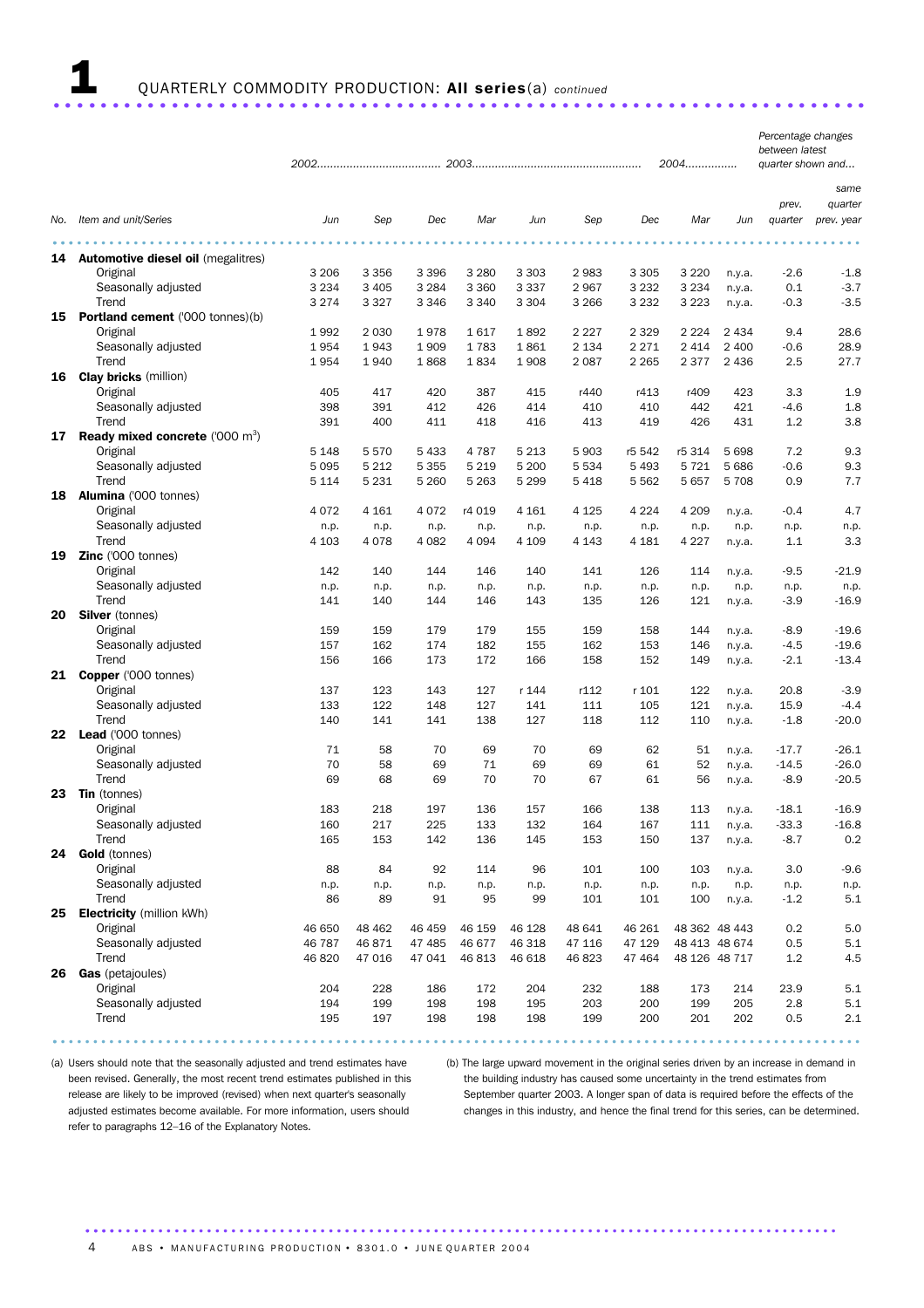# E X P L A N A T O R Y N O T E S ............................................................... ..

#### INTRODUCTION

SCOPE AND COVERAGE

**1** This publication presents quarterly estimates of production of selected major manufacturing commodities for Australia.

2 Data presented in this publication are collected from a number of different sources. The prime source is the ABS surveys of manufacturing production. Data are also obtained from surveys undertaken by the Department of Industry, Tourism and Resources (DITR), the Australian Bureau of Agricultural and Resource Economics (ABARE), Dairy Australia and from ABS agriculture collections. Scope and coverage varies slightly depending on the source of the information.

**3** Production statistics sourced from ABS manufacturing production surveys are not collected from single establishment manufacturing businesses with fewer than four persons employed, nor from establishments predominantly engaged in non-manufacturing activities but which may carry out some manufacturing in a minor way. However, in general, the contribution of these small producers to statistical aggregates is only marginal and data contained in this publication provide reliable information for the evaluation of movements in commodity production.

4 The statistics on meat production include data collected from abattoirs and other major slaughtering establishments, plus estimates of animals slaughtered for human consumption on farms and by country butchers and other small slaughtering establishments. Further information about this series, including more detail, is available in the monthly publication *Livestock and Meat, Australia–Electronic Publication* (cat. no. 7218.0.55.001) and in the quarterly publication *Livestock Products, Australia* (cat. no. 7215.0).

5 The statistics on chicken meat production have been collected from commercial poultry slaughtering establishments. Many very small producers and Tasmanian producers are excluded from the collection; however, the statistics represent a high level of coverage. Further information about this series, including more detail, is available in the quarterly publication *Livestock Products, Australia* (cat. no. 7215.0).

6 Data on the production of base metals and sawn timber are obtained from the ABARE publications *Mineral Statistics* and *Australian Forest and Wood Products Statistics*.

7 Data on the production of fuels are obtained from the DITR Petroleum and International Energy Division publication *Australian Petroleum Statistics*.

8 Data on the production of cheese and butter are obtained from Dairy Australia as unpublished data.

#### COMPARABILITY WITH OTHER ESTIMATES

9 The quarterly production statistics presented in this publication account, in total, for less than one-fifth of the output of the manufacturing sector. For information on general trends in the manufacturing sector, refer to the publications shown in paragraphs 10, 11 and 19.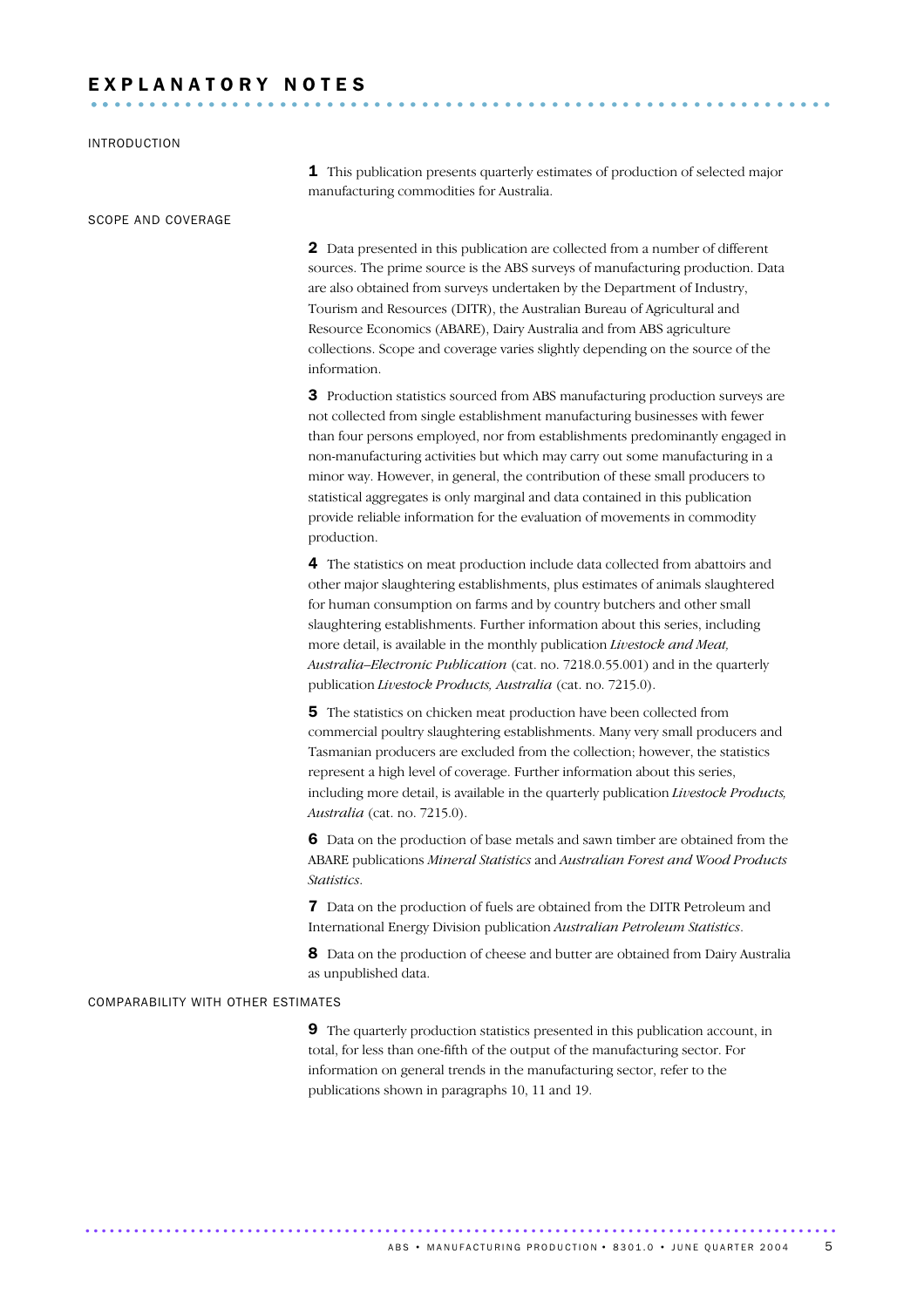#### COMPARABILITY WITH OTHER ESTIMATES *continued*

10 Details of the value of manufacturers' sales and inventories are published quarterly in *Business Indicators, Australia* (cat. no. 5676.0) (which has replaced *Inventories and Sales, Selected Industries, Australia* (cat. no. 5629.0)). Information about the manufacturing sector's contribution to the Australian economy is published quarterly in *Australian National Accounts: National Income, Expenditure and Product* (cat. no. 5206.0).

11 Details from the annual manufacturing collection are published in *Manufacturing Industry, Australia* (cat. no. 8221.0) and corresponding state publications.

#### SEASONALLY ADJUSTED AND TREND ESTIMATES

12 In the seasonal adjustment process, account has been taken not only of normal seasonal factors but also, where appropriate, of 'working day' effects (arising from the varying numbers of Sundays, Mondays, Tuesdays, etc. in the quarter) which may, in successive years, affect figures for different quarters. Details of the methods used in seasonally adjusting these series are available on request.

13 Seasonal adjustment procedures do not aim to remove the irregular or non-seasonal influences which may be present in any particular quarter, such as the non-systematic effect of strikes, holiday shutdowns, providers' inconsistent reporting periods (where, for example, a 'quarter' may variously represent 13 or 14 weeks production), or other factors which vary with the prevailing demand for products. Irregular influences that are highly volatile can make it difficult to interpret the movement of the series even after seasonal adjustment. Seasonally adjusted estimates of production for the series 8 Wood pulp, 14 Automotive diesel oil, 20 Silver, 21 Copper, 22 Lead and 23 Tin are more volatile than other series. Seasonally adjusted estimates for 7 Newsprint, 10 Hardwood woodchips, 18 Alumina and 19 Zinc are not sufficiently reliable to be published, while those for 12 Fuel oil and 24 Gold do not exhibit sufficient seasonal behaviour to be published.

**14** From September quarter 2003, the seasonally adjusted estimates are produced by the concurrent seasonal adjustment method which takes account of the latest available original estimates. The concurrent method improves the estimation of seasonal factors, and therefore, the seasonally adjusted and trend estimates for the current and previous quarters. As a result of this improvement, revisions to the seasonally adjusted and trend estimates will be observed for recent periods. The estimates that will improve the most will be for the current quarter, previous quarter and the same quarter one year ago. The concurrent seasonal adjustment methodology replaces the forward factor methodology previously used to adjust Manufacturing Production series, where seasonal factors were only revised following an annual reanalysis.

**15** The smoothing of seasonally adjusted series to create trend estimates is a means of reducing the impact of the irregular component of the series. The trend estimates have been derived by applying a 7-term moving average to the quarterly seasonally adjusted series. The 7-term Henderson averages (like all Henderson averages) are symmetric but, as the end of a time series is approached, asymmetric forms of the average are applied. Unlike the weights of the standard 7-term Henderson moving average, the surrogate weights employed with the quarterly data have been tailored to suit the particular characteristics of individual series.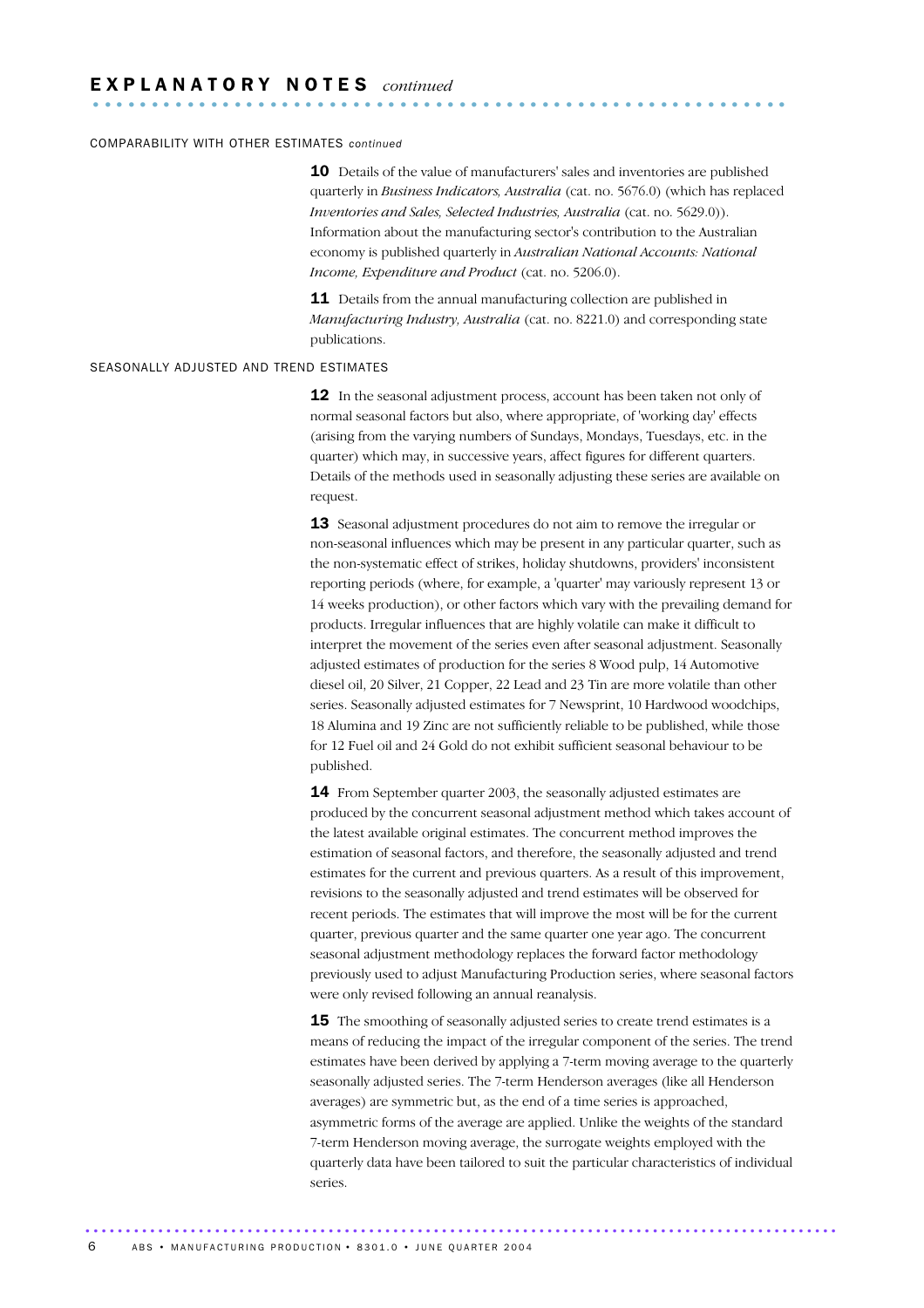### E X P L A N A T O R Y N O T E S *continued*

#### SEASONALLY ADJUSTED AND TREND ESTIMATES *continued*

|                            | 16 While the asymmetric weights enable trend estimates for recent quarters to<br>be produced, it does result in revisions to the estimates for the most recent<br>quarters as additional observations become available. Generally, subsequent<br>revisions become smaller and after two quarters have little impact on the series.<br>There will also be revisions as a result of changes to the original estimates and<br>annual reviews of seasonal and 'working day' factors.                                                                                                                                                                                                                                                                                                                                                                                                                                                                                   |  |  |  |  |
|----------------------------|--------------------------------------------------------------------------------------------------------------------------------------------------------------------------------------------------------------------------------------------------------------------------------------------------------------------------------------------------------------------------------------------------------------------------------------------------------------------------------------------------------------------------------------------------------------------------------------------------------------------------------------------------------------------------------------------------------------------------------------------------------------------------------------------------------------------------------------------------------------------------------------------------------------------------------------------------------------------|--|--|--|--|
|                            | <b>17</b> For further information, see <i>Information Paper: A Guide to Interpreting</i><br>Time Series-Monitoring Trends (cat. no. 1349.0) or contact the Director, Time<br>Series Analysis on Canberra (02) 6252 5132 or email to<br><timeseries@abs.gov.au>.</timeseries@abs.gov.au>                                                                                                                                                                                                                                                                                                                                                                                                                                                                                                                                                                                                                                                                            |  |  |  |  |
| ACKNOWLEDGEMENT            |                                                                                                                                                                                                                                                                                                                                                                                                                                                                                                                                                                                                                                                                                                                                                                                                                                                                                                                                                                    |  |  |  |  |
|                            | 18 ABS publications draw extensively on information provided freely by<br>individuals, businesses, governments and other organisations. Their continued<br>cooperation is very much appreciated: without it, the wide range of statistics<br>published by the ABS would not be available. Information received by the ABS is<br>treated in strict confidence as required by the Census and Statistics Act 1905.                                                                                                                                                                                                                                                                                                                                                                                                                                                                                                                                                    |  |  |  |  |
| RELATED PUBLICATIONS       |                                                                                                                                                                                                                                                                                                                                                                                                                                                                                                                                                                                                                                                                                                                                                                                                                                                                                                                                                                    |  |  |  |  |
|                            | 19 Other ABS publications which may be of interest are:<br>Australian National Accounts: National Income, Expenditure and<br>Product (cat. no. 5206.0) Quarterly<br>Business Indicators, Australia (cat. no. 5676.0) Quarterly<br>Electricity, Gas, Water and Sewerage Industries, Australia, 1999-2000<br>(cat. no. 8208.0)<br>Experimental Estimates, Australian Industry, a State Perspective<br>(cat. no. 8156.0)<br>• Livestock and Meat, Australia-Electronic Publication<br>(cat. no. 7218.0.55.001) Monthly<br>Livestock Products, Australia (cat. no. 7215.0) Quarterly<br>Manufacturing, Australia, 2002 (cat. no. 8225.0)<br>٠<br>Manufacturing Industry, Australia, 2000-2001 (cat. no. 8221.0)<br>٠<br>Manufacturing Industry, Australia, Preliminary, 2000-01<br>(cat. no. 8201.0)<br>Mining Operations, Australia, 2000-2001 (cat. no. 8415.0)<br>Information Paper: Availability of Statistics Related to Manufacturing,<br>1997 (cat. no. 8205.0) |  |  |  |  |
| OTHER PUBLISHED STATISTICS |                                                                                                                                                                                                                                                                                                                                                                                                                                                                                                                                                                                                                                                                                                                                                                                                                                                                                                                                                                    |  |  |  |  |
|                            | 20 Some annual manufacturing production series which mainly relate to<br>textiles, clothing and footwear are now published in the September quarter issues<br>of this publication. Selected annual food series (which are now collected less                                                                                                                                                                                                                                                                                                                                                                                                                                                                                                                                                                                                                                                                                                                       |  |  |  |  |

........................................................... ....

frequently) were last published in the September quarter 2000 issue.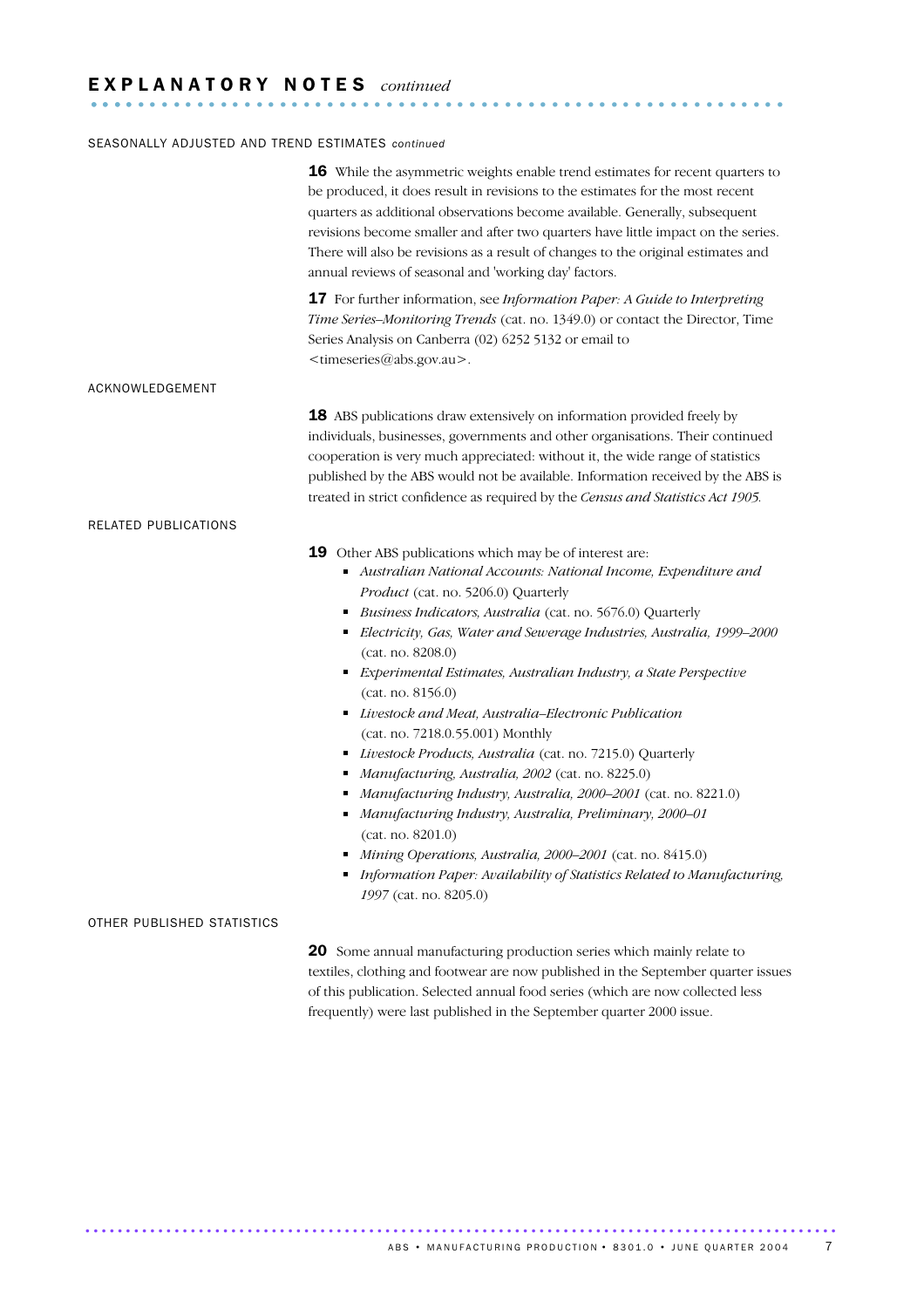#### ABS DATA AVAILABLE ON REQUEST

21 More detailed and other commodity items are collected by the ABS and are available to users on request and for a charge. Items for which additional production data are available are:

#### beer

cars and station wagons clay bricks (for structural purposes) clay bricks (for other than structural purposes) commercial office furniture concrete bricks, blocks and pavers cotton broadwoven fabric hosiery knitted sweatshirts and sloppy-joes knitted underwear malt man-made fibre broadwoven fabric men's and boys' long trousers men's and boys' shirts men's and boys' woven coats mowers other clothing (excluding those listed here) plasterboard Portland cement and cement clinkers ready mixed concrete roofing tiles semi-trailers synthetic fibre yarn textile floor coverings water heaters women's knitted briefs and panties women's shirts and blouses women's footwear wool broadwoven fabric wool yarn

For further information, please contact Graeme Thomas on Adelaide 08 8237 7536.

22 The value of sales for commodities produced (classified in accordance with the Manufacturing Input-Output Commodity Classification) is collected in the annual manufacturing industry survey, and is available to users on request and for a charge. For further information, please contact John Ridley on Sydney 02 9268 4541.

#### CURRENT PUBLICATIONS

23 Current publications and other products released by the ABS are listed in the *Catalogue of Publications and Products* (cat. no. 1101.0). The Catalogue is available from any ABS office or the ABS web site <http://www.abs.gov.au>. The ABS also issues a daily Release Advice on the web site which details products to be released in the week ahead.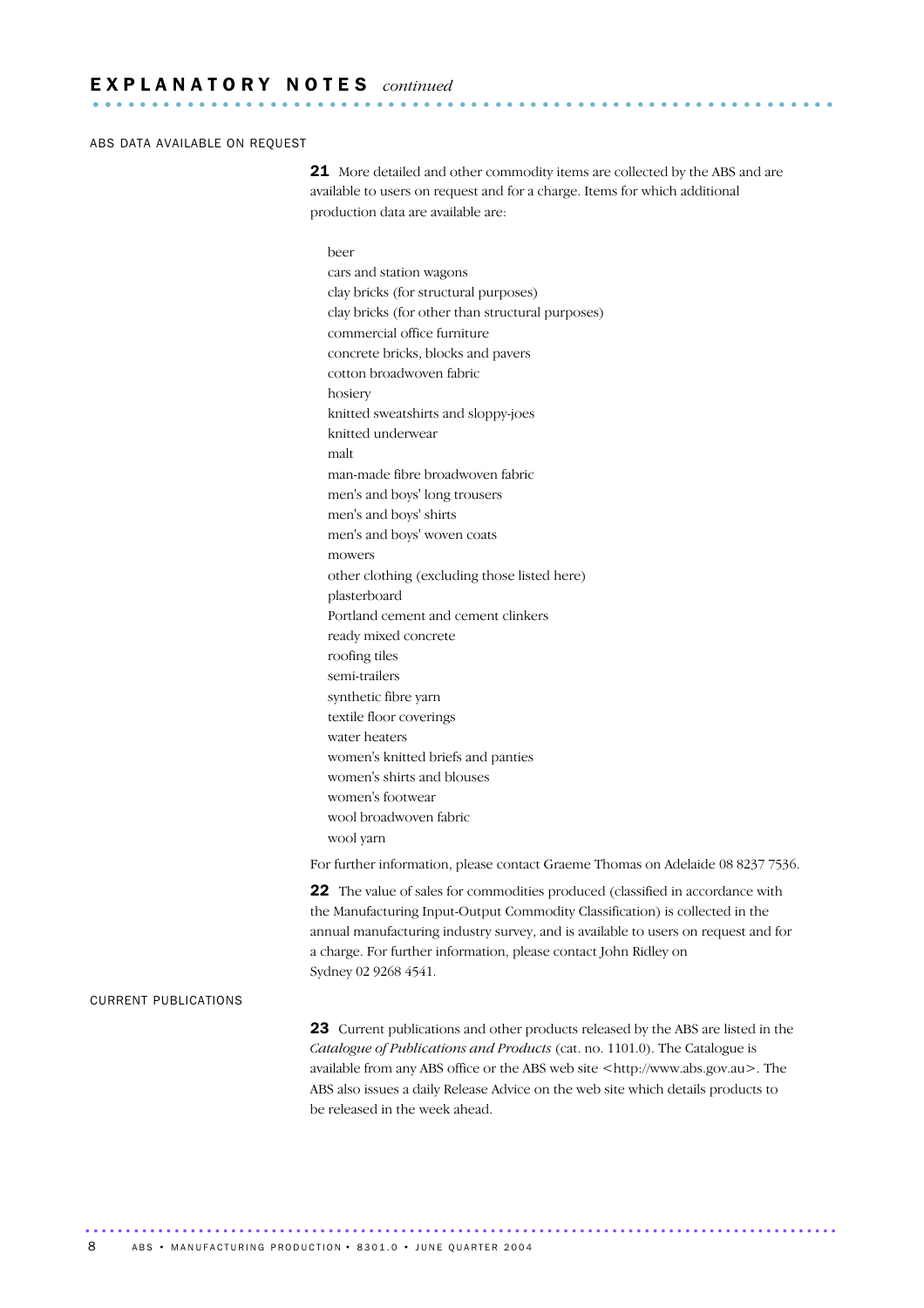# A P P E N D I X C L A R I F I C A T I O N O F T E R M S ........................

| 1 Red meat               | Includes veal, pork and buffalo.                                                                                                                                                                    |
|--------------------------|-----------------------------------------------------------------------------------------------------------------------------------------------------------------------------------------------------|
| 2 Chicken meat           | Expressed in the dressed weight of whole birds, pieces and giblets.                                                                                                                                 |
| 3 Cheese                 | Includes fresh cheeses such as ricotta, cottage, cream and quark.                                                                                                                                   |
| 4 Butter                 | Includes direct butter oil.                                                                                                                                                                         |
| 5 Beer                   | Includes ale, stout and porter; excludes low alcohol beer containing less than<br>1.15% but more than 0.5%, by volume of alcohol.                                                                   |
| 6 Tobacco and cigarettes | Includes those containing tobacco substitutes.                                                                                                                                                      |
| 7 Newsprint              | Excludes directory paper, mechanical and printing paper.                                                                                                                                            |
| 8 Wood pulp              | Expressed as air-dried weight.                                                                                                                                                                      |
| 9 Undressed sawn timber  | Expressed in terms of green off saw volumes.                                                                                                                                                        |
| 10 Hardwood woodchips    | Expressed as greenweight; excludes chips which are not sold or are used in own<br>works.                                                                                                            |
| 11 Automotive gasoline   | Produced by Australian refineries from imported and indigenous petroleum.                                                                                                                           |
| 12 Fuel oil              | Oils derived from the distillation of petroleum which are generally used for<br>domestic heating or fuelling furnaces; produced by Australian refineries from<br>imported and indigenous petroleum. |
| 13 Aviation turbine fuel | Produced by Australian refineries from imported and indigenous petroleum.                                                                                                                           |
| 14 Automotive diesel oil | Produced by Australian refineries from imported and indigenous petroleum.                                                                                                                           |
| 15 Portland cement       | Includes blended Portland cement. Excludes both Portland cement clinker and<br>Portland cement used to make blended Portland cement in-house.                                                       |
| 16 Clay bricks           | Saleable bricks (of all sizes) removed from kiln; excludes firebricks and bricks for<br>other than structural purposes.                                                                             |
| 17 Ready mixed concrete  | Excludes production used or for use within the same business.                                                                                                                                       |
| 18 Alumina               | Aluminium oxide.                                                                                                                                                                                    |
| 19 Zinc                  | Primary origin only.                                                                                                                                                                                |
| 20 Silver                | Refined.                                                                                                                                                                                            |
| 21 Copper                | Primary origin only.                                                                                                                                                                                |
| 22 Lead                  | Includes lead content of lead from primary sources.                                                                                                                                                 |
| 23 Tin                   | Primary origin only.                                                                                                                                                                                |
| 24 Gold                  | From primary and secondary sources.                                                                                                                                                                 |
| 25 Electricity           | Excludes purchases or transfers in of electricity.                                                                                                                                                  |
| 26 Gas                   | Gas (including natural gas) available for issue through mains, including gas<br>production for distribution via natural gas pipelines which service a single user.                                  |